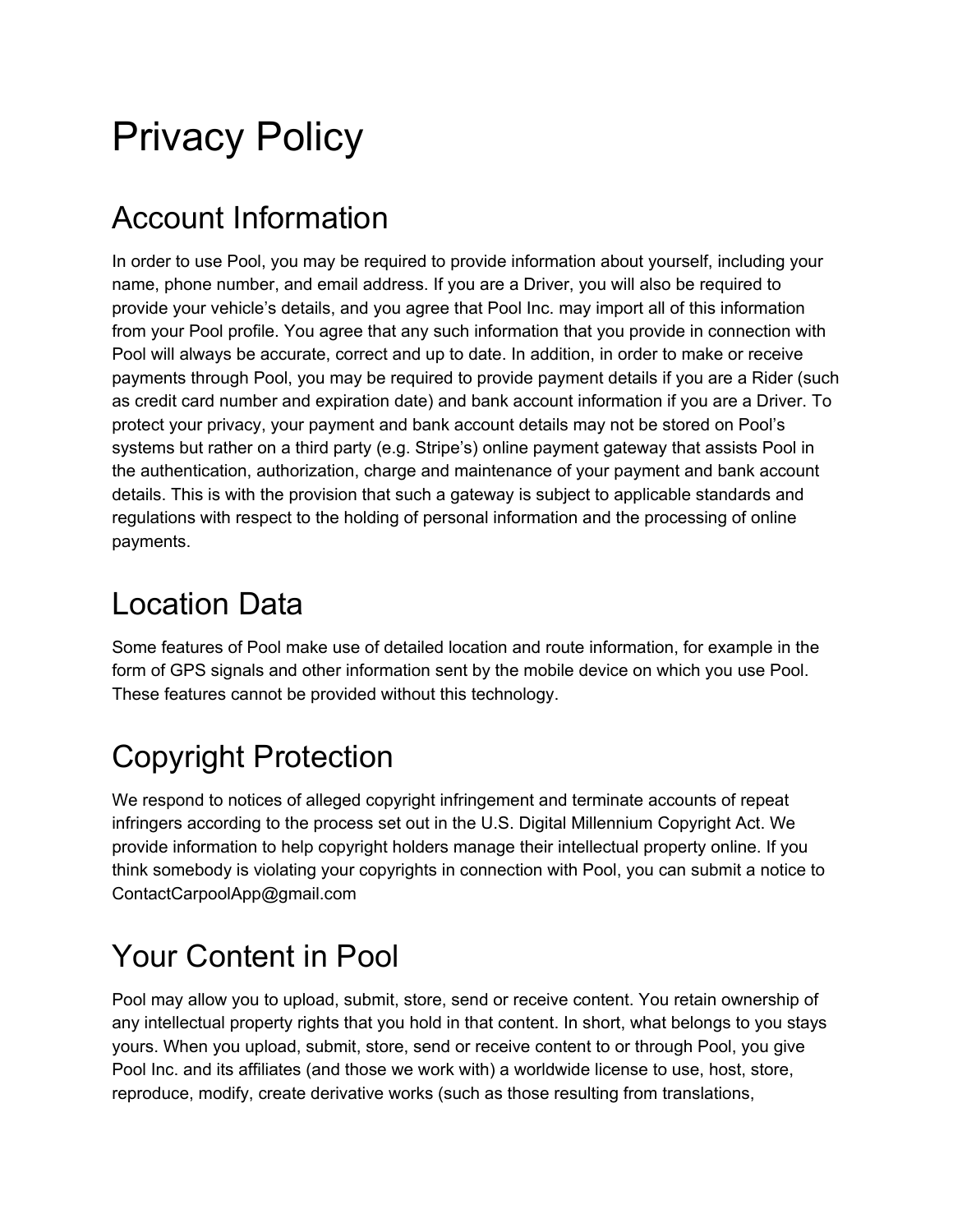adaptations or other changes we make so that your content works better with Pool), communicate, publish, publicly perform, publicly display and distribute such content. The rights you grant in this license are for the limited purpose of operating, promoting, and improving Pool, and to develop new services. This license continues even if you stop using Pool. Make sure you have the necessary rights to grant us this license for any content that you submit to Pool.

### About Software in Pool

Pool's mobile application may update automatically on your device once a new version or feature is available. Pool gives you a personal, worldwide, royalty-free, non-assignable and non-exclusive license to use the software provided to you by us as part of Pool. This license is for the sole purpose of enabling you to use and enjoy the benefit of Pool as provided by us, in the manner permitted by these terms. You may not copy, modify, distribute, sell, or lease any part of Pool or included software, nor may you reverse engineer or attempt to extract the source code of that software, unless laws prohibit those restrictions or you have our written permission. Open source software is important to us. Some software used in Pool may be offered under an open source license that we will make available to you. There may be provisions in the open source license that expressly override some of these terms.

### Our Warranties and Disclaimers

We provide Pool using a commercially reasonable level of skill and care and we hope that you will enjoy using it. But there are certain things that we do not promise about Pool. Other than as expressly set out in these terms, Pool Inc. does not make any specific promises about Pool. For example, we don't make any commitments about the content within Pool, the specific functions of Pool, or its reliability, availability, or ability to meet your needs. Pool is provided "AS IS". Some jurisdictions provide for certain warranties, like the implied warranty of merchantability, fitness for a particular purpose and non-infringement. To the extent permitted by law, we exclude all warranties. All carpooling agreements made through Pool are between Riders and Drivers. By providing the Pool platform, Pool Inc. acts solely as an intermediary and does not enter any carpooling agreements itself. Pool Inc. does not vet Pool users.

## Liability for Pool

When permitted by law, Pool Inc. and Pool Inc.'s suppliers and distributors will not be responsible for lost profits, revenues or data, financial losses or indirect, special, consequential, exemplary or punitive damages. Pool Inc. will have no liability for: 1. The actions, errors or omissions of any Pool user; 2. The truth or accuracy of any information provided by any Pool user; 3. The compliance by any Pool user with these terms or applicable laws. To the extent permitted by law, the total liability of Pool Inc. and its suppliers and distributors for any claims under these terms, including for any implied warranties, is limited to \$100 USD. In all cases,